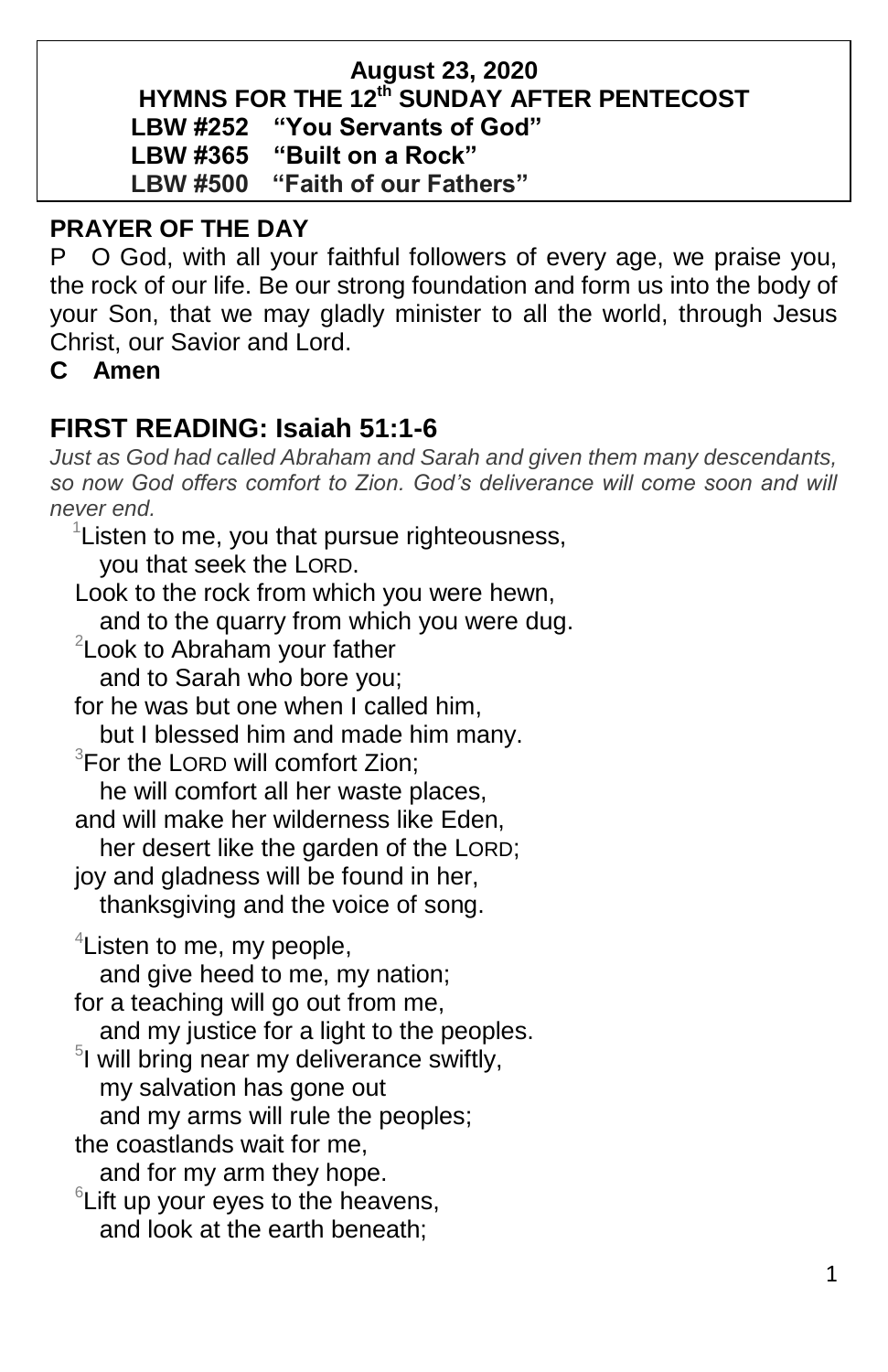for the heavens will vanish like smoke, the earth will wear out like a garment, and those who live on it will die like gnats; but my salvation will be forever,

and my deliverance will never be ended.

# **PSALM: Psalm 138**

 *R O LORD, your steadfast love endures forever. (Ps. 138:8)*

 $1$  will give thanks to you, O LORD, with my whole heart; before the gods will sing your praise.

2 **I will bow down toward your holy temple and praise your name, because of your steadfast love and faithfulness; for you have glorified your name and your word above all things.**

3When I called, you answered me; you increased my strength within me.

<sup>4</sup>**All the rulers of the earth will praise you, O LORD, when they have heard the words of your mouth.** *R*

 $5$ They will sing of the ways of the LORD, that great is the glory of the LORD.

<sup>6</sup>**The LORD is high, yet cares for the lowly, perceiving the haughty from afar.**

 $7$ Though I walk in the midst of trouble, you keep me safe; you stretch forth your hand against the fury of my enemies; your right hand shall save me.

<sup>8</sup>**You will make good your purpose for me; O LORD, your steadfast love endures forever; do not abandon the works of your hands.** *R*

# **SECOND READING: Romans 12:1-8**

*In response to God's merciful activity, we are to worship by living holistic, God-pleasing lives. Our values and viewpoints are not molded by the time in which we live but are transformed by the Spirit's renewing work. God's grace empowers different forms of service among Christians, but all forms of ministry function to build up the body of Christ.*

 $1$  appeal to you therefore, brothers and sisters, by the mercies of God, to present your bodies as a living sacrifice, holy and acceptable to God, which is your spiritual worship.  $2$ Do not be conformed to this world, but be transformed by the renewing of your minds, so that you may discern what is the will of God—what is good and acceptable and perfect.

 $3$ For by the grace given to me I say to everyone among you not to think of yourself more highly than you ought to think, but to think with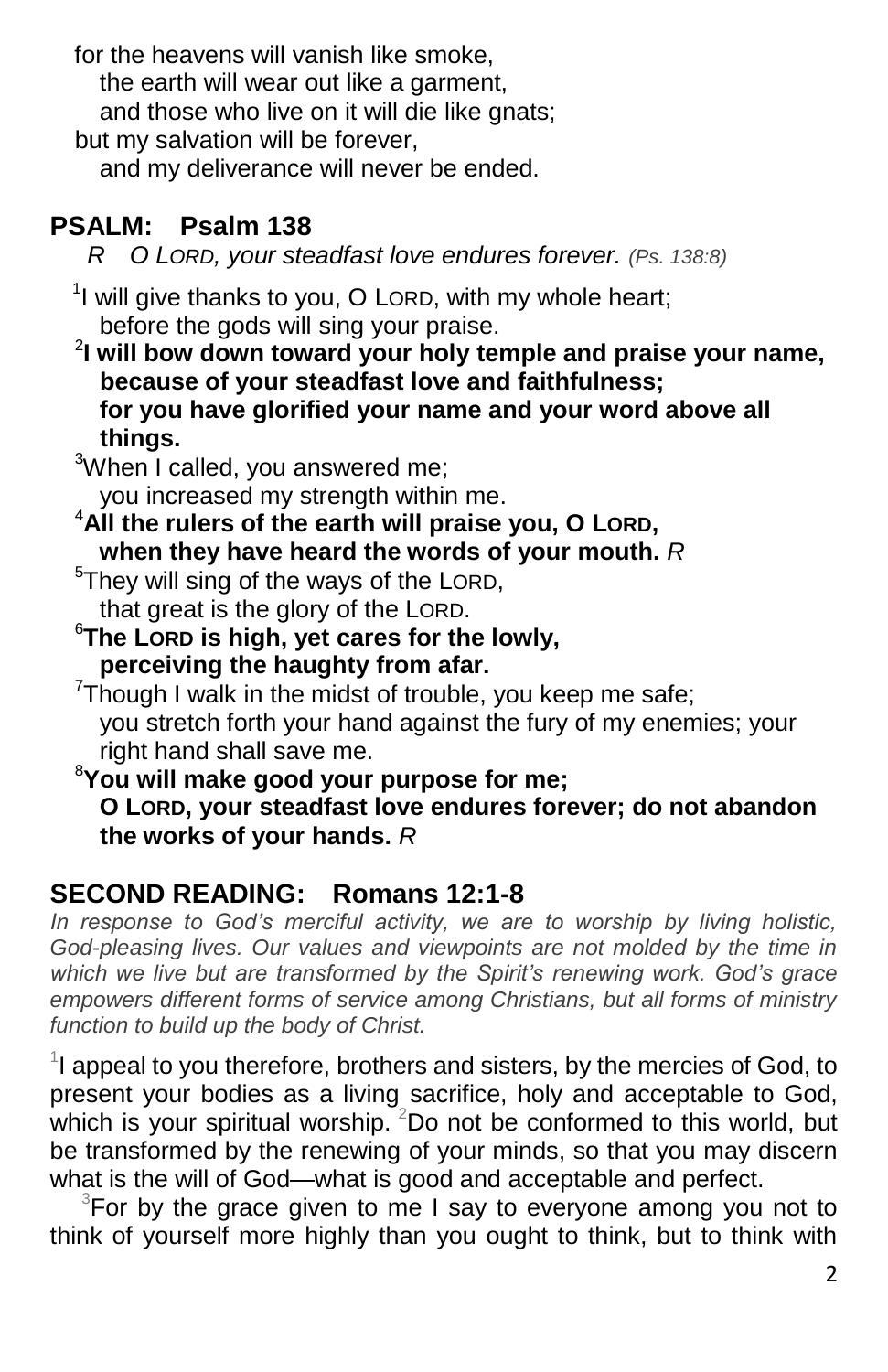sober judgment, each according to the measure of faith that God has assigned. <sup>4</sup>For as in one body we have many members, and not all the members have the same function,  $5$ so we, who are many, are one body in Christ, and individually we are members one of another. We have gifts that differ according to the grace given to us: prophecy, in proportion to faith;  $\frac{7}{1}$ ministry, in ministering; the teacher, in teaching;  $\frac{8}{1}$ the exhorter, in exhortation; the giver, in generosity; the leader, in diligence; the compassionate, in cheerfulness.

# **GOSPEL: Matthew 16:13-20**

*At a climactic point in Jesus' ministry, God reveals to Peter that Jesus is "the Messiah, the Son of the living God," and Jesus responds with the promise of a church that will overcome the very gates of Hades.*

 $13$ Now when Jesus came into the district of Caesarea Philippi, he asked his disciples, "Who do people say that the Son of Man is?"  $14$ And they said, "Some say John the Baptist, but others Elijah, and still others Jeremiah or one of the prophets."  $15$ He said to them, "But who do you say that I am?" <sup>16</sup>Simon Peter answered, "You are the Messiah, the Son of the living God." <sup>17</sup>And Jesus answered him, "Blessed are you, Simon son of Jonah! For flesh and blood has not revealed this to you, but my Father in heaven.  $18$ And I tell you, you are Peter, and on this rock I will build my church, and the gates of Hades will not prevail against it. <sup>19</sup>I will give you the keys of the kingdom of heaven, and whatever you bind on earth will be bound in heaven, and whatever you loose on earth will be loosed in heaven." <sup>20</sup>Then he sternly ordered the disciples not to tell anyone that he was the Messiah.

# **PRAYERS OF INTERCESSION**

P Confident of your care and helped by the Holy Spirit, we pray for the church, the world, and all who are in need. *A brief silence.*

A Lord our rock, you are our foundation in Jesus Christ, your Son, whom we confess as the living God. Prepare your church for its mission in bearing witness to Christ, both here at home and throughout the world. Lord, in your mercy,

### **C hear our prayer.**

AYou call forth praises from the far reaches of the universe to the smallest of creatures. Join our songs to theirs, that a spirit of praise and thanksgiving will arouse us to cherish this wondrous home you give us. Lord, in your mercy,

#### **C hear our prayer.**